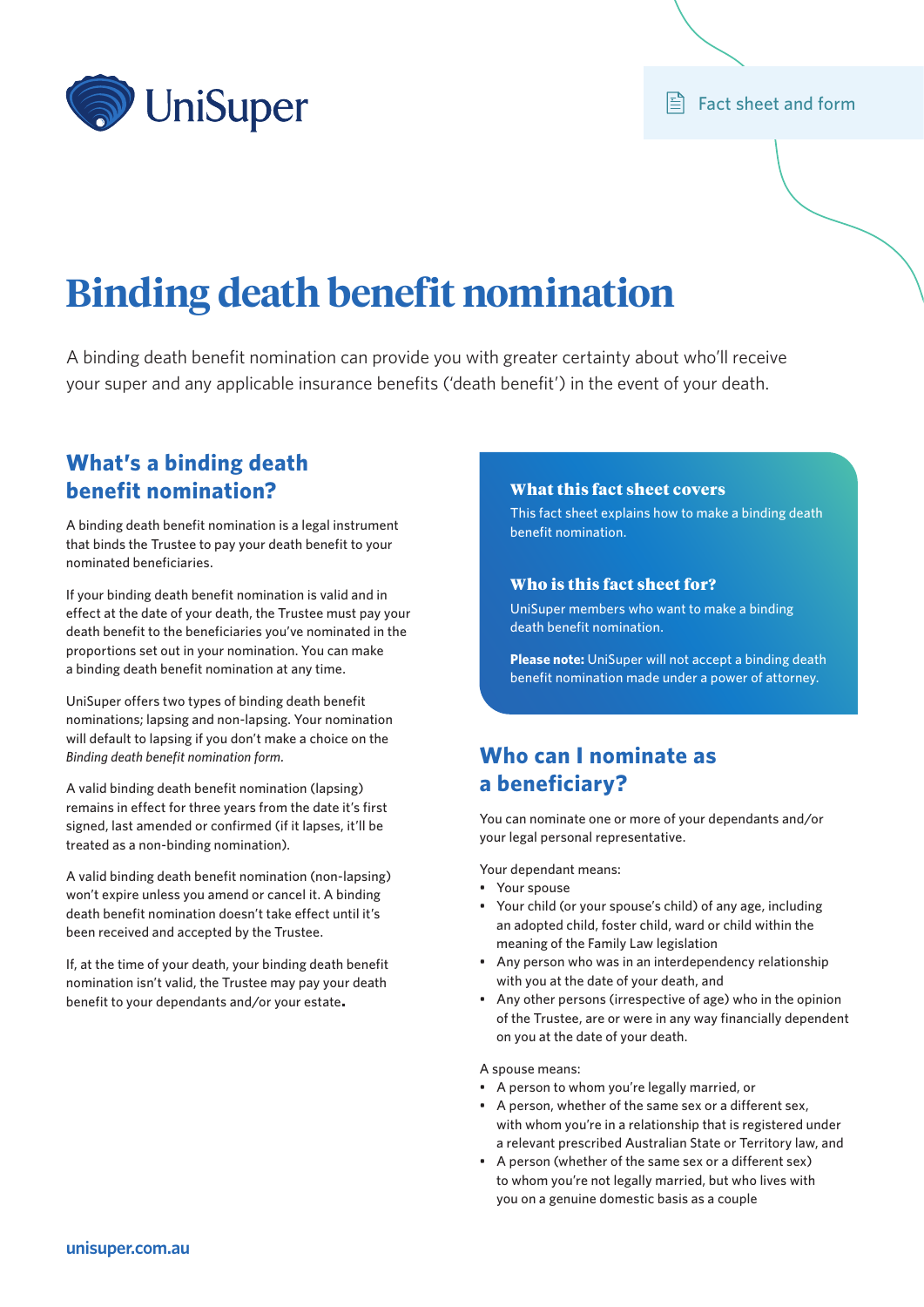### **Important note**

If you have more than one UniSuper account, (for example, you have a super account and a Flexi Pension account), you can make a separate binding death benefit nomination for each account.

If you'd rather have a single binding death benefit nomination apply to all of your UniSuper accounts, you can choose this option on the form.

Binding death benefit nominations don't apply to pensions where a reversionary beneficiary has been nominated.

A valid binding death benefit nomination will override any non-binding beneficiary nomination you've previously made.

UniSuper will not accept a binding death benefit nomination made under a power of attorney.

We don't charge any fees for making a binding death benefit nomination.

The Trustee doesn't have to pay your death benefit in accordance with your binding death benefit nomination if the benefit is subject to a court order restraining payment, or if the Trustee is aware that you're under court-imposed restrictions about such nominations.

### **Who should I nominate?**

The most appropriate beneficiaries to nominate in your binding death benefit nomination will depend on your personal circumstances.

There can be tax implications arising from your binding death benefit nomination, so we recommend you seek legal and/or financial advice before making it.

## **Who is my legal personal representative?**

Your legal personal representative is the executor of your Will or the administrator of your estate. You can nominate your legal personal representative to receive the whole or part of your death benefit.

If you nominate your legal personal representative in your binding death benefit nomination, your benefit will form part of your estate and be distributed in accordance with your Will (if you have one), or in accordance with the laws that govern people who die without a Will.

You don't need to provide us with details of your legal personal representative. Your legal personal representative is determined at the time of your death, so we'll confirm that information then.

## **Interdependency relationship**

An interdependency relationship exists between you and another person if you have a close personal relationship, you live together and one or each of you provides the other with financial support, domestic support and personal care.

An interdependency relationship can also arise between two people if they have a close personal relationship (and satisfy the requirements mentioned above), but they don't live together because either one or both of them suffer from a physical, intellectual or psychiatric disability.

## **How many beneficiaries can I nominate?**

You can nominate as many beneficiaries as you like. If there isn't enough space on the *Binding death benefit nomination* form, simply attach a separate sheet of paper with the names of the additional beneficiaries and the portion of benefit you'd like them to receive. The total of all your beneficiaries' portions must add up to 100%, or your nomination will be invalid.

If you'd like your entire death benefit to form part of your estate, you must nominate your legal personal representative to receive 100% of your benefit.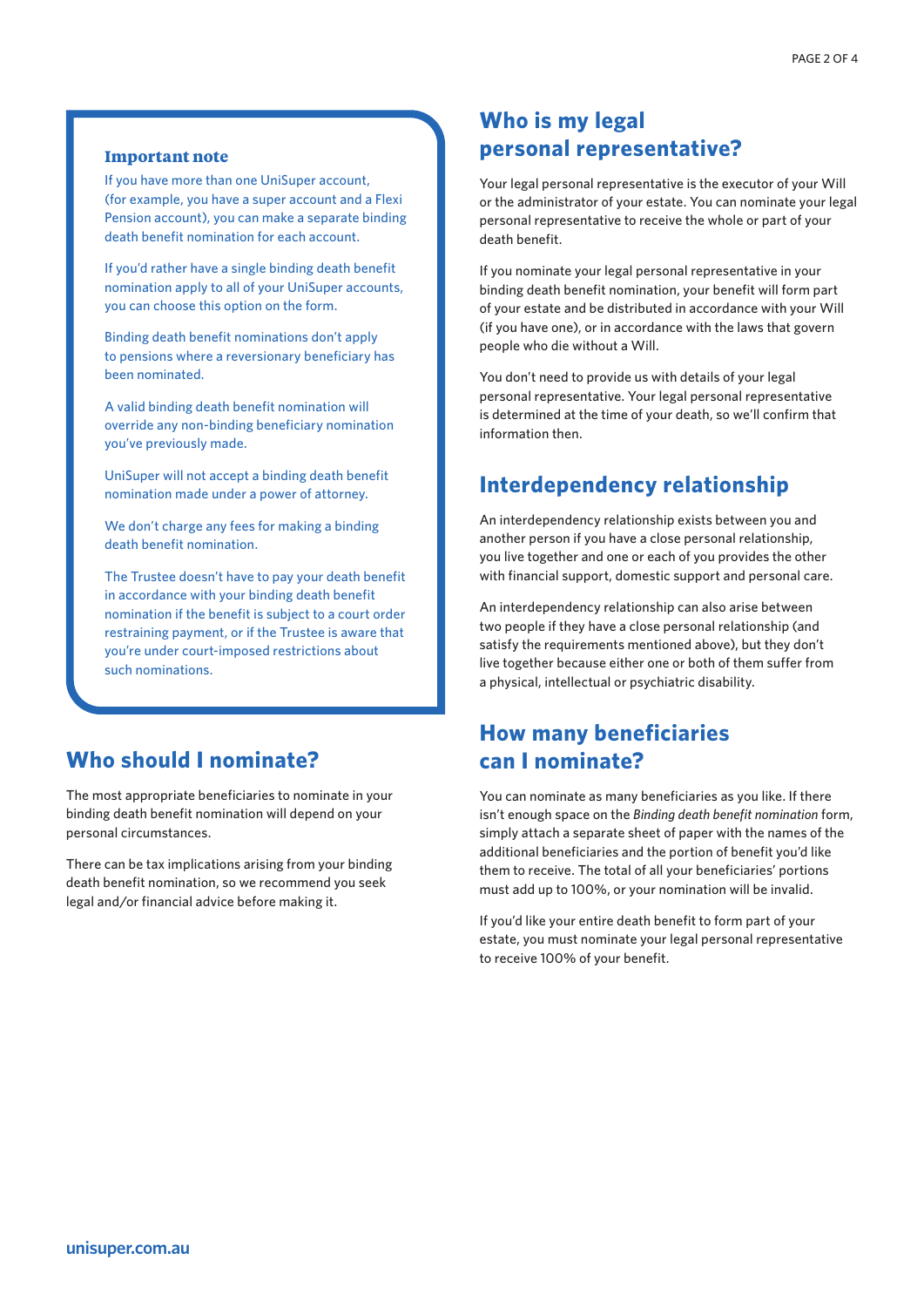## **How can I ensure that my binding death benefit nomination is valid?**

There are certain conditions that must be met to ensure that your binding death benefit nomination is valid:

- The nominee/s must be one or more of your dependants and/or your legal personal representative.
- Each dependant nominated must be your dependant at the date of your death.
- The allocation of your benefit among the beneficiaries nominated must be clearly set out.
- 100% of your benefit must be allocated. The entire nomination will be invalid if the allocation doesn't equal exactly 100%.
- The nomination must be signed and dated by you (not a power of attorney) in the presence of two witnesses, both of whom are over the age of 18 and not nominated to receive the benefit.
- The nomination must contain a declaration signed and dated by each witness stating that the notice was signed and dated by you in their presence.

# **What happens if I make a mistake on the form, or if my nomination is invalid?**

If your binding death benefit nomination fails to meet any one of the above conditions, it will be invalid.

If any of the information provided in your binding death benefit nomination is unclear, we'll contact you to confirm the details. An unclear binding death benefit nomination may be invalid.

If, at the time of your death, your nomination isn't valid, it will be treated as a non-binding nomination—meaning the Trustee may pay your death benefit to your dependants and/or your estate.

## **What's the difference between lapsing and non-lapsing nominations?**

A binding nomination can be either lapsing or non-lapsing. A valid lapsing binding death benefit nomination remains in effect for three years from the date it was first signed, last confirmed or amended.

A valid non-lapsing binding death benefit nomination won't expire (unless you amend or cancel it), so it doesn't need to be confirmed or updated every three years.

Details of your binding death benefit nomination will appear on your Benefit Statement, along with its expiry date (if lapsing).

# **Can I make my lapsing binding death benefit nomination last longer than three years?**

If you'd like your valid lapsing binding death benefit nomination to last longer than three years, you'll need to confirm your nomination before it expires.

You can do this by giving the Trustee a written notice that has been signed and dated by you to that effect before your nomination expires. It's your responsibility to ensure that the nomination is confirmed before it expires.

# **Can I amend my binding death benefit nomination?**

You can amend your binding death benefit nomination at any time—simply complete a new *Binding death benefit nomination*  form and return it to us.

# **What if my circumstances change?**

Your binding death benefit nomination will remain in effect even if your personal circumstances change. If there's a significant change to your personal circumstances (e.g. marriage, divorce, the death of a nominated dependant or the birth of a child) it's important you amend your nomination to ensure that it continues to reflect your wishes.

## **Can I cancel my binding death benefit nomination?**

You can cancel your binding death benefit nomination at any time by giving a written notice to the Trustee, signed and dated by you in the presence of two witnesses, both of whom are over the age of 18.

If you make a new valid binding death benefit nomination (whether lapsing or non-lapsing), it will cancel and replace your existing binding death benefit nomination.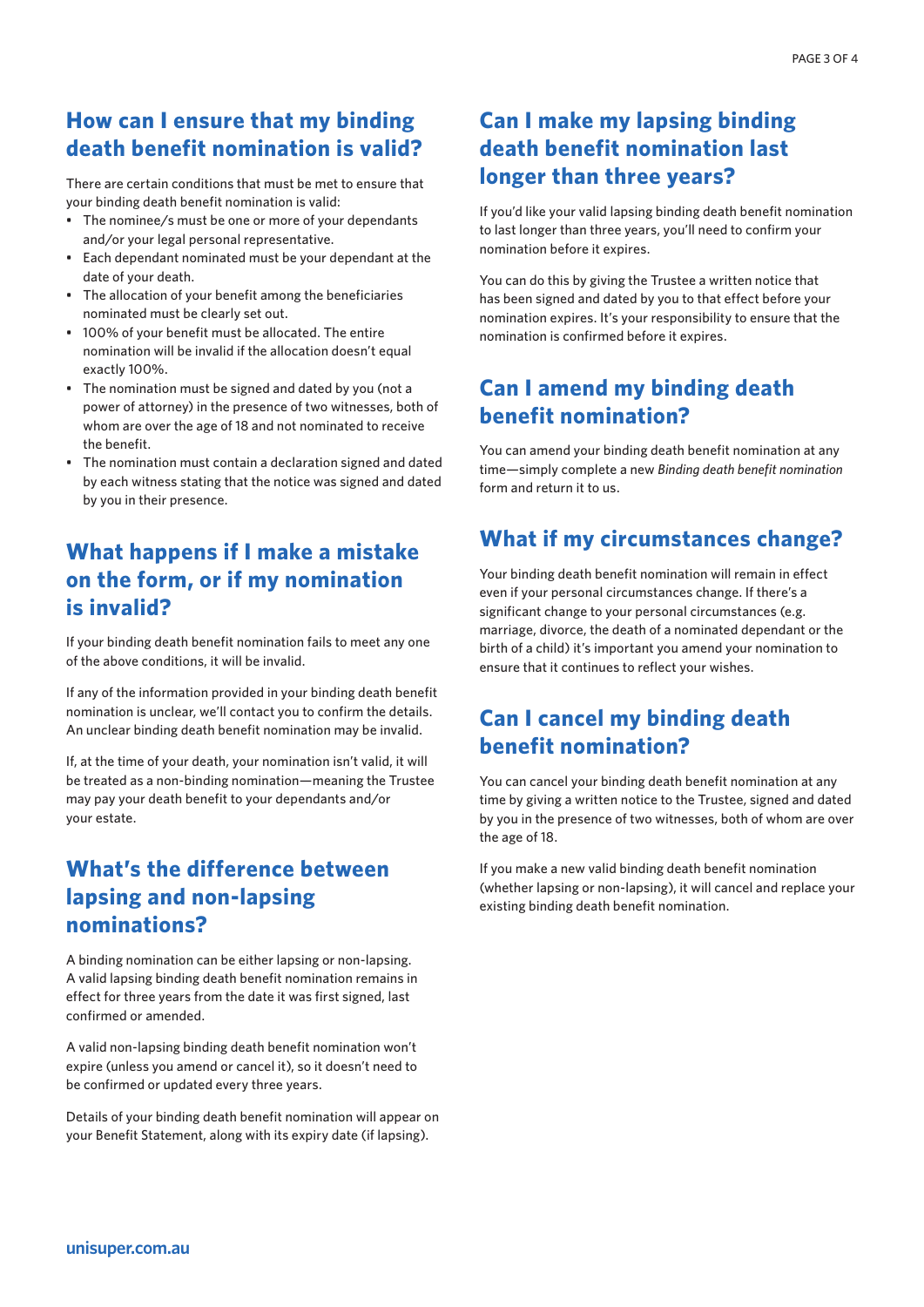## **What if my binding death benefit nomination has expired or is invalid at the date of my death?**

If your binding death benefit nomination has expired or is invalid for any reason at the date of your death, the Trustee must pay your benefit to one or more of your dependants and/or your legal personal representative, in proportions determined by the Trustee.

## **What if I don't have a binding death benefit nomination in effect at the date of my death?**

If you don't have a binding death benefit nomination in effect at the date of your death, the Trustee must pay your benefit to one or more of your dependants and/or your legal personal representative, in proportions determined by the Trustee (unless you've selected a reversionary beneficiary on your pension account).

If you don't have any dependants or a legal personal representative at the date of your death, the Trustee must pay your benefit to any other person it determines, as required by superannuation law.

Please note: if you've nominated a reversionary beneficiary for a Flexi or Term Allocated Pension, and your reversionary beneficiary is no longer your dependant at the time of your death, payment of the balance of your pension account will be at the Trustee's discretion—even if a binding death benefit nomination applies to other death benefits in your name.

## **An important note for DBD members who joined UniSuper before 1 January 1990**

If you're a Defined Benefit Division (DBD) member who joined UniSuper before 1 January 1990, under the terms of the UniSuper Trust Deed, the Trustee must exercise its discretion to determine whether your death benefit will be paid as a pension or a lump sum to your surviving spouse and/or dependant children.

If you make a binding death benefit nomination, you'll remove the Trustee's discretionary power in relation to your death benefit. Therefore, if a valid binding death benefit nomination is in effect at the date of your death, only a lump sum benefit will be payable to your nominated beneficiaries in the proportions set out in your *Binding death benefit nomination* form.

# **Privacy**

The Trustee recognises the importance of protecting your personal information and is committed to complying with its privacy law obligations. To find out more about how UniSuper collects and manages your personal information, refer to our Privacy Policy at **[unisuper.com.au](www.unisuper.com.au)** or call us on **1800 331 685**.

### **Need more information?**

If you have any questions about how to make a binding death benefit nomination, please call the UniSuper Helpline on **1800 331 685**.

Fund: UniSuper, ABN 91 385 943 850<br>Trustee: UniSuper Limited. ABN 54 006 UniSuper Limited, ABN 54 006 027 121 AFSL 492806 Date: October 2021 UNIS000F23 0518

### **[unisuper.com.au](www.unisuper.com.au)**

This information is of a general nature only and includes general advice. It has been prepared without taking into account your individual objectives, financial situation or needs. Before making any decision in relation to your UniSuper membership, you should consider your personal circumstances, the relevant product disclosure statement for your membership category and whether to consult a licensed financial adviser. This information is current as at October 2021 and is based on our understanding of legislation at that date. Information is subject to change. To the extent that this fact sheet contains information which is inconsistent with the UniSuper Trust Deed and Regulations (together the Trust Deed), the Trust Deed will prevail. Issued by: UniSuper Management Pty Ltd ABN 91 006 961 799, AFSL No. 235907 on behalf of UniSuper Limited the trustee of UniSuper, Level 1, 385 Bourke Street, Melbourne Vic 3000.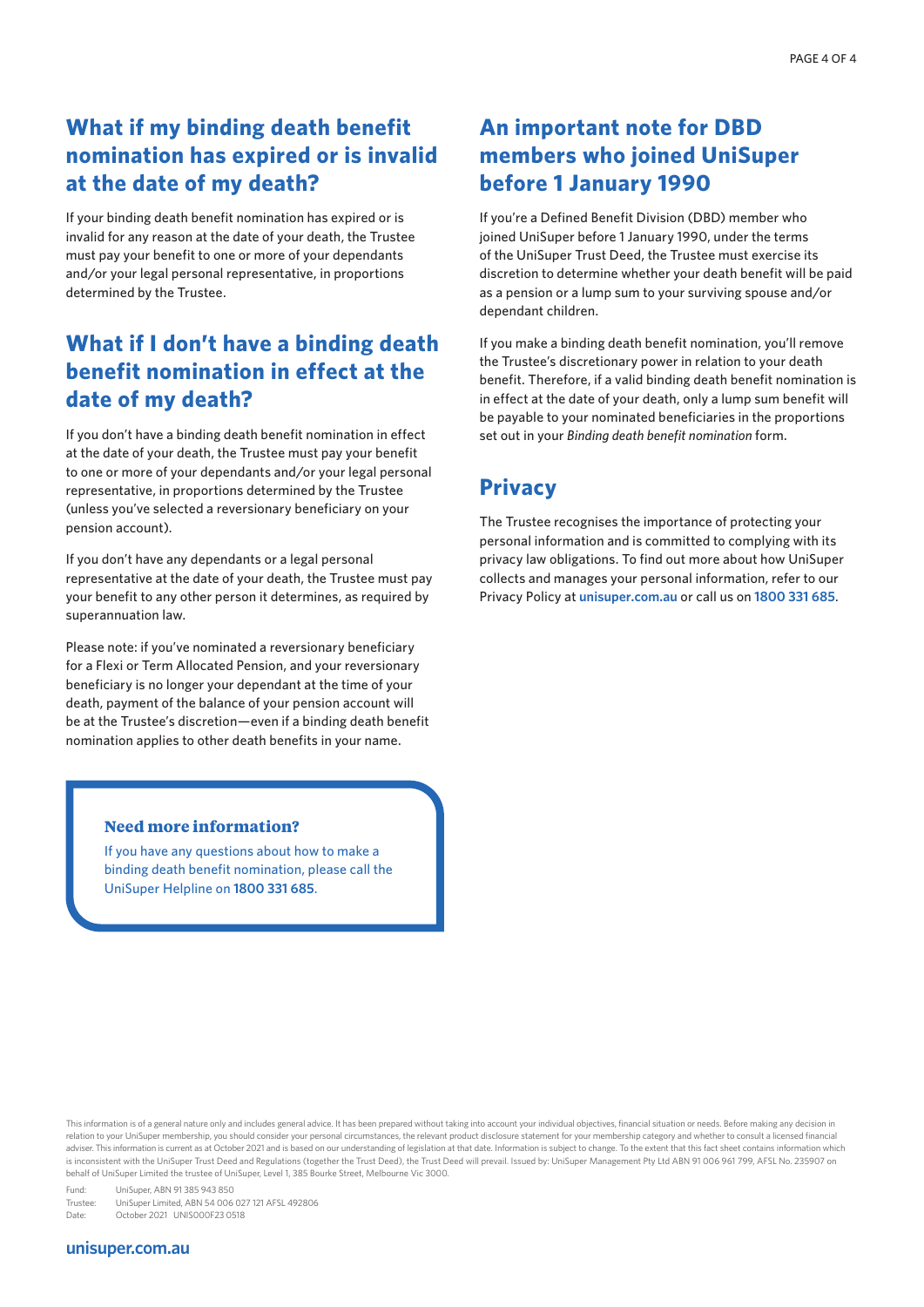# **Binding death benefit nomination form**



Use this form to make or cancel a binding death benefit nomination for your UniSuper benefit. Refer to the *Binding death benefit nomination* fact sheet for details on how to complete this form.

For your binding death benefit nomination to be valid, please ensure that:

- in the presence of two witnesses, each of whom is over the age of 18 and not nominated to receive your benefit, and
- and at the same time you do, otherwise your binding death benefit nomination will be invalid.

**Please note:** UniSuper will not accept a binding death benefit nomination made under a power of attorney.

If you have both a superannuation account and a pension account and you have different binding death benefit nomination instructions for each one, you'll need to complete two separate forms.

'Superannuation accounts' refers to Accumulation 1, Accumulation 2, Personal Account and Defined Benefit Division accounts. 'Pension accounts' refers to Flexi Pension and Term Allocated Pension accounts where a reversionary beneficiary is not in place.

### **SECTION 1 MEMBER DETAILS**

UniSuper member number

> Please complete in BLACK or BLUE BALL POINT PEN and print in CAPITAL LETTERS. Cross (X) where required.

- you sign and date your *Binding death benefit nomination* form
- both witnesses sign and date Section 7 in each other's presence

### LAPSING AND NON-LAPSING NOMINATIONS A binding nomination can be either lapsing or non-lapsing.

A lapsing binding death benefit nomination will be current for three years from the date this form is signed. If your binding nomination lapses, it'll be treated as a non-binding nomination. This means that while it won't be binding on the Trustee, it may be considered when determining who will receive your death benefit.

A non-lapsing binding death benefit nomination will not expire (unless you amend or cancel it), so it doesn't need to be confirmed or updated every three years.

### PRIVACY STATEMENT

UniSuper is committed to protecting your personal information and the confidentiality of your information in accordance with privacy law obligations. The information that you provide to UniSuper on this form is collected and used in accordance with our Privacy Policy which can be found online at **[unisuper.com.au/privacy](http://unisuper.com.au/privacy)** . If you have any privacy related questions, please call **1800 331 685**.

| (if you have more than one member |                                                                                           |
|-----------------------------------|-------------------------------------------------------------------------------------------|
| number, just provide one number)  | If you're unsure of your member number, refer to your most recent UniSuper correspondence |
|                                   | or call us on $1800$ $331$ $685$ .                                                        |

I have more than one UniSuper account and want this binding death benefit nomination to apply to all my accounts.

| Title                      | Mr | Mrs | Ms | Dr | Professor | Other |
|----------------------------|----|-----|----|----|-----------|-------|
| Surname                    |    |     |    |    |           |       |
| Given name                 |    |     |    |    |           |       |
| Date of birth (DD/MM/YYYY) |    |     |    |    |           |       |

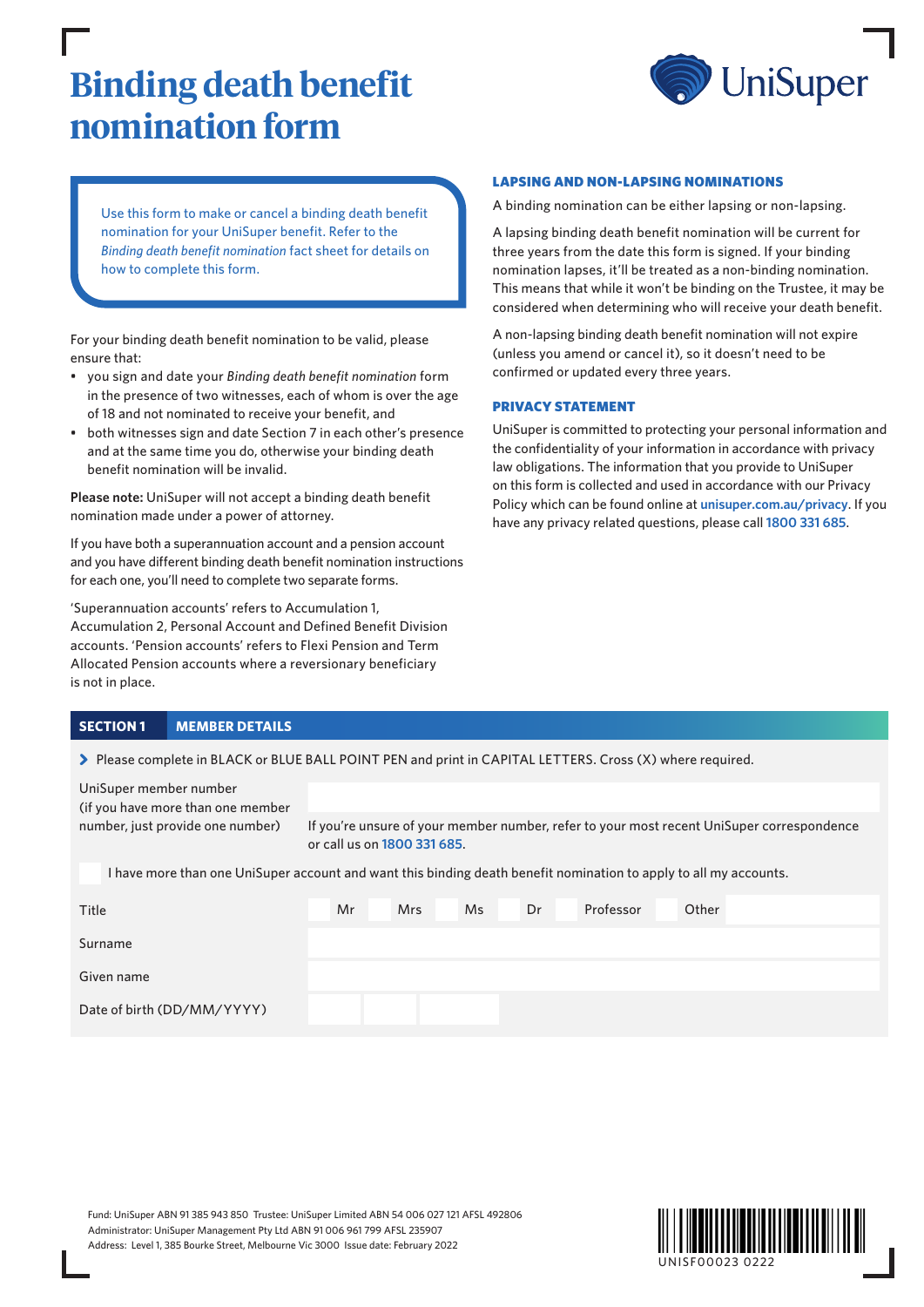### **SECTION 2 MAKE NEW OR CANCEL EXISTING NOMINATION/S**

I want to (select one box only):

**Make a new** binding death benefit nomination/s. Note: If you have an existing binding death benefit nomination, it will be **cancelled and replaced** by your new nominee/s. Go to SECTION 3.

**Cancel** my existing binding death benefit nomination/s only. Go to SECTION 6.

**Please note:** If you cancel your existing binding death benefit nomination and don't replace it with a new one, the Trustee must pay your benefit to one or more of your dependants and/or legal personal representative, in proportions determined by the Trustee.

### **SECTION 3 TYPE OF NOMINATION**

I would like my binding nomination to be:

Lapsing

Non-lapsing

**Please note:** If you don't make a choice, your nomination will default to a lapsing binding nomination.

### **SECTION 4 YOUR NOMINATION**

> Refer to the *Binding death benefit nomination* fact sheet—which has information about (and includes definitions of) eligible beneficiaries—to ensure your nomination is valid.

### **The total percentage of your nomination must add up to exactly 100%—if it doesn't, your nomination will be invalid.**

I nominate the Trustee to pay my benefit in the proportions set out below (Sections 4A and 4B).

### **SECTION 4A LEGAL PERSONAL REPRESENTATIVE NOMINATION**

#### **Legal personal representative**

Portion of benefit

 $\frac{0}{0}$ 

### **Important information**

If you've selected 100% for legal personal representative in Section 4A, you're unable to allocate any portion in Section 4B.

Both Section 4A and Section 4B combined have to equal 100%.

### Examples:

- Section 4A 100% and Section 4B 0%
- Section 4A 50% and Section 4B 50%
- Section 4A 0% and Section 4B 100%.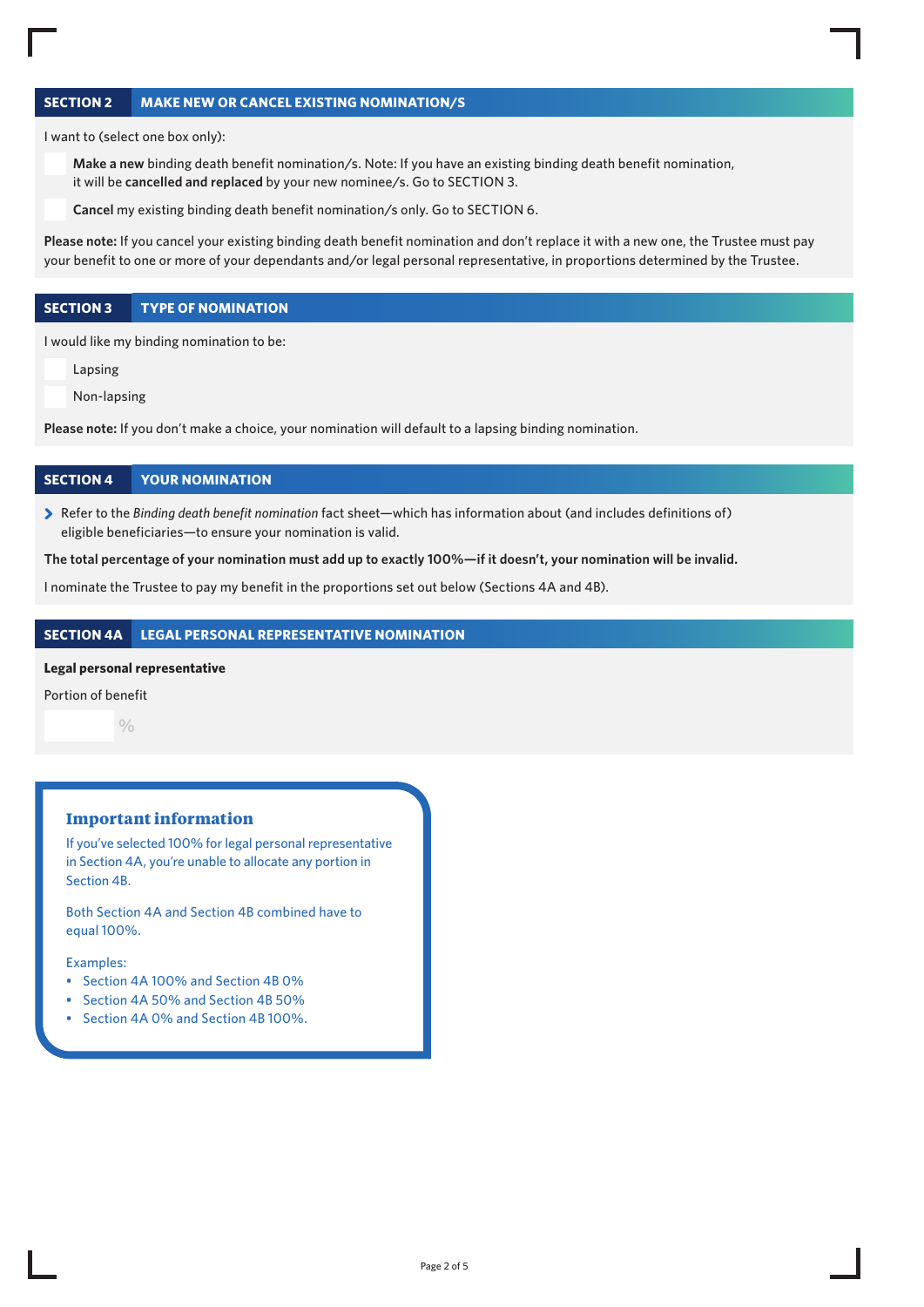### **SECTION 4B DEPENDANT NOMINATIONS**

| <b>Dependant 1</b>                  |                       |                              |                    |
|-------------------------------------|-----------------------|------------------------------|--------------------|
| Surname                             | Given names           |                              |                    |
|                                     |                       |                              |                    |
| Relationship? (Select one box only) |                       |                              | Portion of benefit |
| Child<br>Spouse                     | Financially dependent | Interdependency relationship | $\frac{0}{0}$      |
| <b>Dependant 2</b>                  |                       |                              |                    |
| Surname                             | Given names           |                              |                    |
|                                     |                       |                              |                    |
| Relationship? (Select one box only) |                       |                              | Portion of benefit |
| Child<br>Spouse                     | Financially dependent | Interdependency relationship | $\frac{0}{0}$      |
| <b>Dependant 3</b>                  |                       |                              |                    |
| Surname                             | Given names           |                              |                    |
|                                     |                       |                              |                    |
| Relationship? (Select one box only) |                       |                              | Portion of benefit |
| Spouse<br>Child                     | Financially dependent | Interdependency relationship | $\frac{0}{0}$      |
| <b>Dependant 4</b>                  |                       |                              |                    |
| Surname                             | Given names           |                              |                    |
|                                     |                       |                              |                    |
| Relationship? (Select one box only) |                       |                              | Portion of benefit |
| Child<br>Spouse                     | Financially dependent | Interdependency relationship | $\frac{0}{0}$      |

### **Check your percentages**

Check now that the total percentage of all nominees in Sections 4A and 4B combined (and any other sheets of paper you attach listing other dependants) equals exactly 100%. If it doesn't, your nomination will be invalid.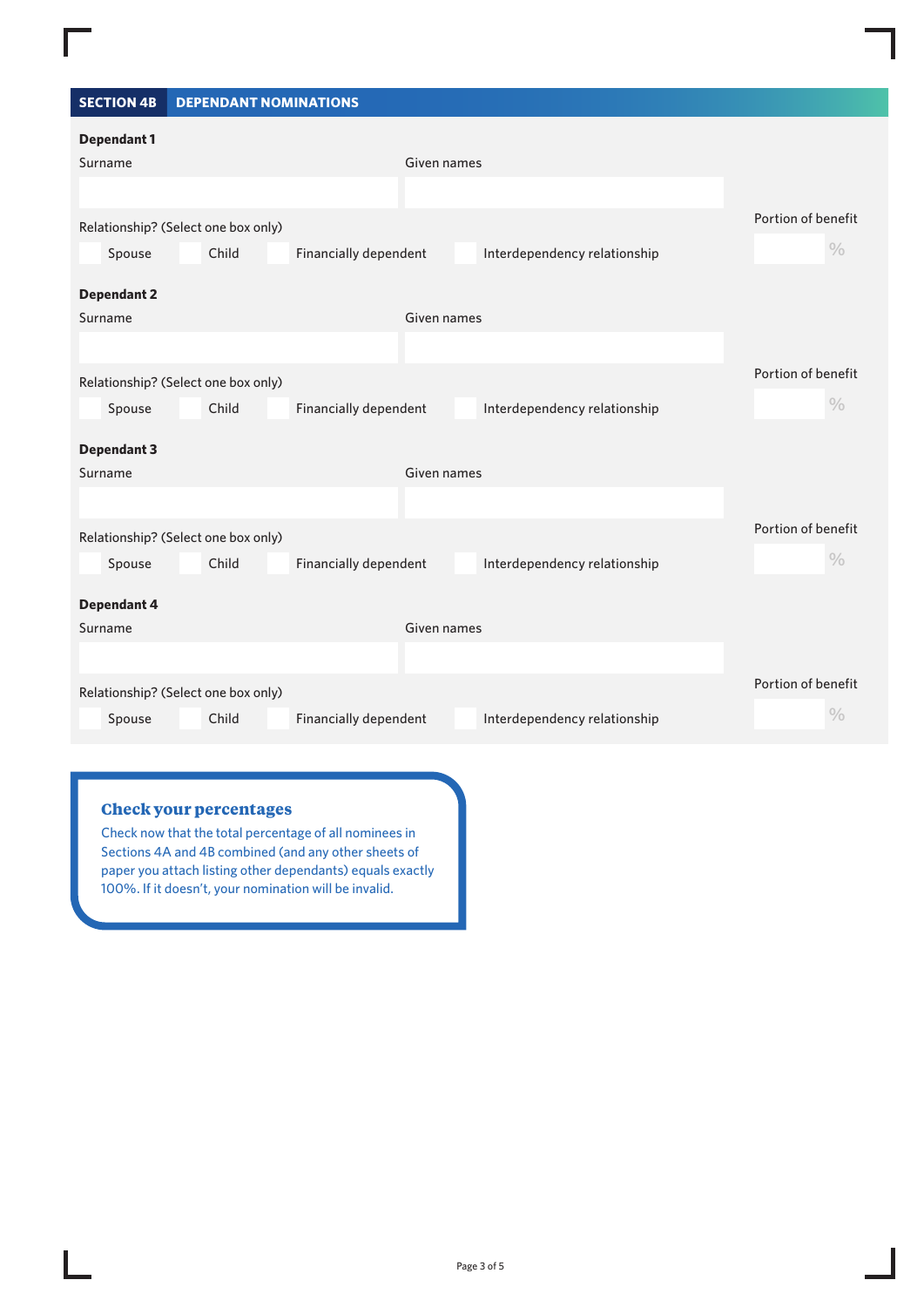### **SECTION 5 CONTACT DETAILS (OPTIONAL)**

In the event of my death, please contact the following person/s for further information that may assist the Trustee in distributing my benefit. (Provide name/s and contact details)

### **SECTION 6 MEMBER DECLARATION AND SIGNATURE**

> Please read this declaration before you sign and date your form.

In making this binding death benefit nomination, I acknowledge that:

- I've read the *Binding death benefit nomination* fact sheet.
- I can only nominate one or more of my dependants and/or my legal personal representative.
- Each dependant nominated must be my dependant at the date of my death.
- A binding nomination cannot be made to an account that has a reversionary beneficiary in place.
- This nomination applies only to the accounts listed in SECTION 1.
- 100% of my benefit must be allocated and the allocation of my benefit must be clearly set out.
- I must sign and date this nomination in the presence of two witnesses, each of whom is over the age of 18 and not nominated to receive my benefit.
- This nomination will not be valid until it has been received and accepted by the Trustee.
- A valid lapsing binding death benefit nomination will expire three years after the date it's signed (or last confirmed or amended).
- If this nomination lapses, it will be treated as a non-binding nomination. This means that while my wishes may be considered, the decision when paying out my account balance will be at the Trustee's discretion.
- A valid non-lapsing binding death benefit nomination does not expire.
- It's my responsibility to ensure that this nomination is valid and remains in effect.
- I can cancel or amend this nomination at any time.
- If this nomination isn't valid for any reason or is not in effect at the date of my death, the Trustee must pay my benefit to one or more of my dependants and/or legal personal representative in proportions determined by the Trustee.
- If I'm a Defined Benefit Division member who joined UniSuper before 1 January 1990, this binding death benefit nomination will remove the Trustee's discretionary power in relation to my death benefit and only a lump sum benefit will be payable to my nominated beneficiaries in the proportions I have set out in my nomination.
- I consent to my personal information being used in accordance with UniSuper's Privacy Policy.
- This nomination is subject to the UniSuper Trust Deed and Regulations.
- I understand that, from time to time, UniSuper may contact me to request additional information and to verify my instructions on this form.

Signature

| Date |    |      |  |
|------|----|------|--|
|      |    |      |  |
| DD   | МM | YYYY |  |

**This date must be the same date as the witnesses' declaration date.**